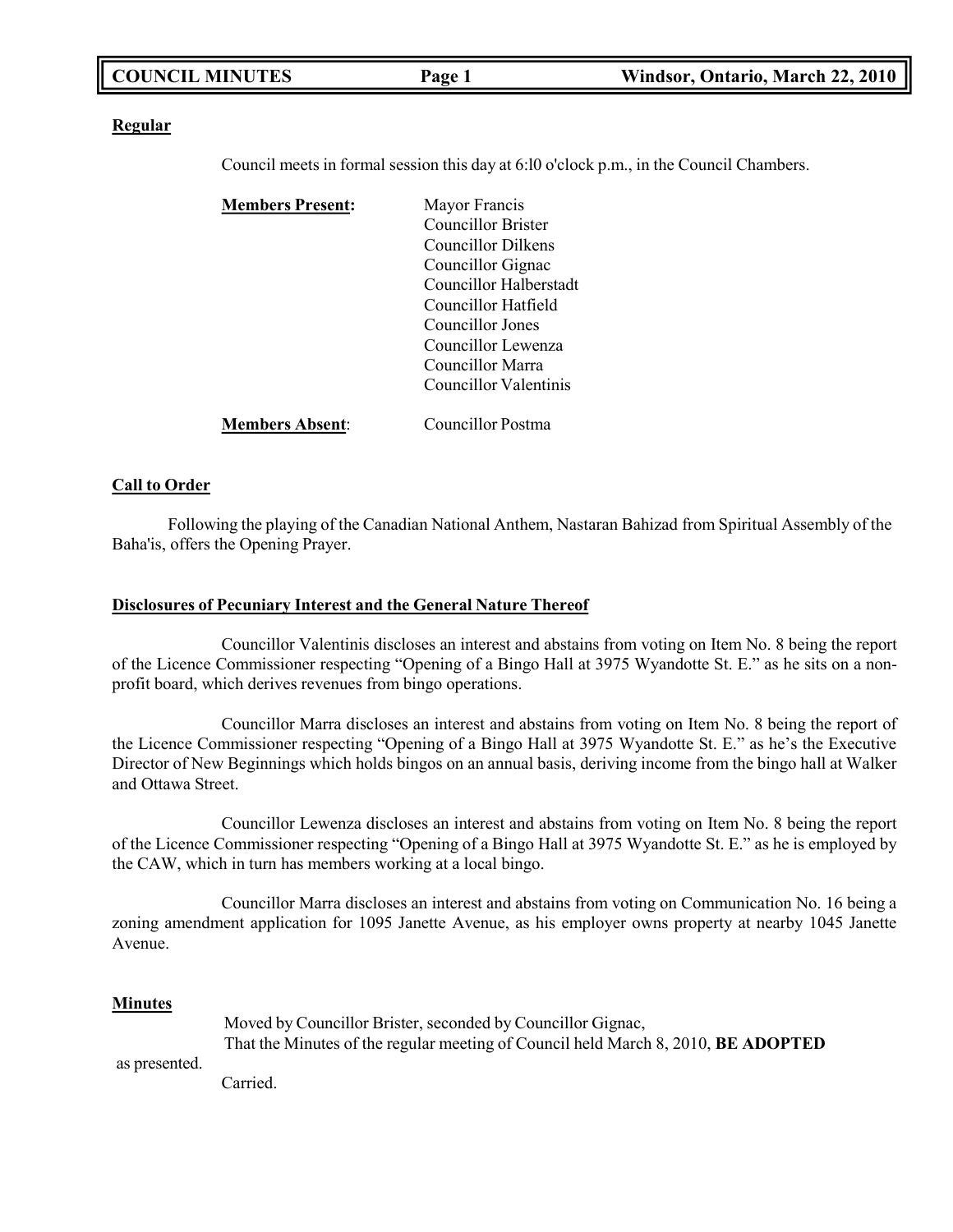# **COUNCIL MINUTES Page 2 March 22, 2010**

### **Notice of Proclamations**

Anthony (Tony) Peter Toldo Day – March 26, 2010 Earth Hour – March 27, 2010 from 8:30 – 9:30 o'clock p.m.

### **Committee of the Whole**

Moved by Councillor Dilkens, seconded by Councillor Gignac,

That Council do now rise and move into Committee of the Whole with the Mayor presiding for the purpose of dealing with:

- (a) communication items;
- (b) consent agenda;
- (c) hearing requests for deferrals or referrals of any items of business;
- (d) hearing presentations and delegations;
- (e) consideration of business items;
- (f) consideration of Committee reports:
	- (i) **Report of Special In-Camera Meeting or other Committee as may be held prior to Council** (if scheduled); and
	- (ii) **Report of Striking Committee Meeting** held March 8, 2010; and
	- (iii) **Report No. 1 of the Diversity Committee: One City One People** of its meeting held February 17, 2010
- (g) consideration of by-laws 47-2010 through 52-2010 (inclusive).

Carried.

# **Communications**

Moved by Councillor Halberstadt, seconded by Councillor Hatfield,

**M89–2010** That the following Communication Items 1 to 6 and 8 to 24 inclusive, as set forth in the Council Agenda **BE REFERRED** as noted; that the minutes of the Transit Windsor Board of Directors and Windsor Chartabus Inc., all held February 17, 2010 **BE ADOPTED;** and Communication No. 7 which is dealt with as follows:

# **Communication No. 7:**

Moved by Councillor Gignac, seconded by Councillor Hatfield,

**M90-2010** That the correspondence from the Medical Officer of Health dated February 19, 2010 respecting the "pending closure of Windsor Public Health Laboratory", **BE RECEIVED,** and further, that the Mayor

**BE AUTHORIZED** to send a letter to Minister Matthews requesting that a meeting be scheduled on this matter as soon as possible, seeking clarification as to what the provincial plan is to take care of the requirements of the health providers within the community.

Carried.

Councillor Lewenza was absent from the meeting when the vote was taken on this matter.

| Item | From                    | <b>Description</b>                                  |
|------|-------------------------|-----------------------------------------------------|
|      |                         | Lincoln M. Alexander Award 2010                     |
|      | Ministry of Citizenship | <b>Acting Diversity &amp; Accessibility Officer</b> |
|      | and Immigration         | <b>Diversity Committee</b>                          |
|      |                         | Note & File                                         |
|      |                         | GP2010                                              |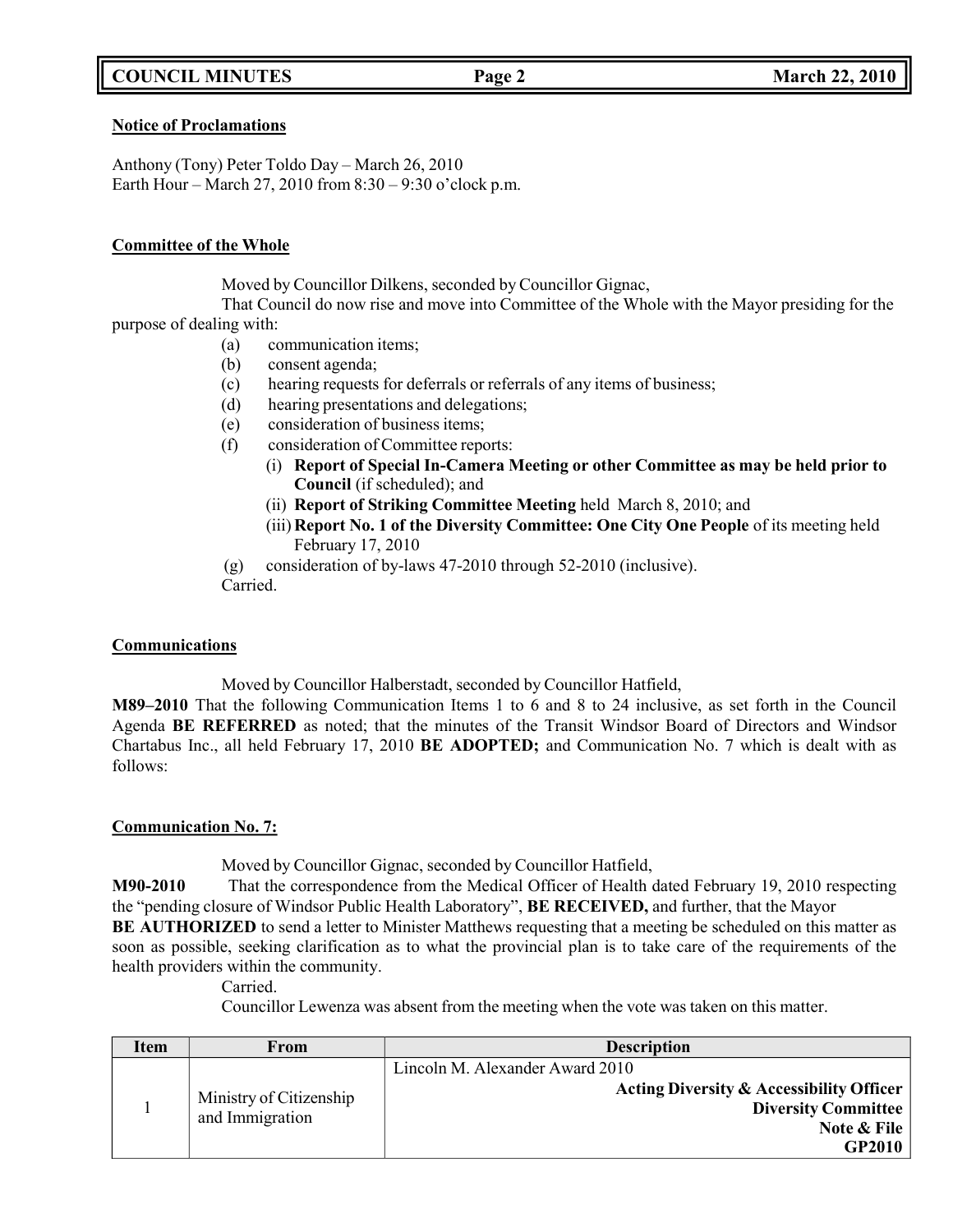**COUNCIL MINUTES Page 3 March 22, 2010**

|                  |                                                                                                     | City of Windsor Named One of the 2010 Smart21 Communities By the                                                                                                                                                    |
|------------------|-----------------------------------------------------------------------------------------------------|---------------------------------------------------------------------------------------------------------------------------------------------------------------------------------------------------------------------|
| $\sqrt{2}$       | Ministry of Research and<br>Innovation                                                              | <b>Intelligent Community Forum</b><br>Note & File<br>GP2010                                                                                                                                                         |
|                  | Ministry of the                                                                                     | Certificate of Approval - Municipal and Private Sewage Works -<br>Construct Interceptor Sewers on the Windsor Riverfront between Ouellette<br>Avenue to east of Devonshire Rd<br><b>City Engineer</b>               |
| $\mathfrak{Z}$   | Environment                                                                                         | <b>Executive Director of Operations</b><br><b>Manager of Environmental Services</b><br>Note & File<br><b>SW2010</b>                                                                                                 |
|                  | Ministry of the                                                                                     | Certificate of Approval – Municipal and Private Sewage Works –<br>Construct Storm and Sanitary Sewers on Westcott Road, from Metcalfe<br>Road to C.N.R.<br><b>City Engineer</b>                                     |
| $\overline{4}$   | Environment                                                                                         | <b>Executive Director of Operations</b><br><b>Manager of Environmental Services</b><br>Note & File<br><b>SW2010</b>                                                                                                 |
| 5                | Association of<br>Municipalities of Ontario<br>(AMO)                                                | AMO Receiving July 2010 Gas Tax Payment Early<br><b>Chief Financial Officer &amp; City Treasurer</b><br><b>General Manager of Transit Windsor</b><br>Note & File<br><b>MMA2010</b>                                  |
| 6                | Association of<br>Municipalities of Ontario<br>(AMO)                                                | AMO Breaking News: Ontario Throne Speech Commits Government to<br>Jobs in the New Economy; Honouring Infrastructure Spending<br><b>Chief Financial Officer &amp; City Treasurer</b><br>Note & File<br><b>GP2010</b> |
| $\tau$           | Windsor-Essex County<br>Health Unit                                                                 | Pending Closure of Windsor Public Health Laboratory<br><b>Community Development &amp; Health Commissioner</b><br>Note & File<br><b>MH2010</b>                                                                       |
| 8                | Essex-Windsor Solid<br><b>Waste Authority</b><br>(EWSWA)                                            | Resolution - Waste from Ontario Municipalities<br><b>City Engineer</b><br>Note & File<br>EI2010                                                                                                                     |
| $\boldsymbol{9}$ | Essex-Windsor Solid<br><b>Waste Authority</b><br>(EWSWA)                                            | Minutes of the Essex-Windsor Solid Waste Authority Board Meeting -<br>February 4, 2010<br>Note & File<br><b>MB2010</b>                                                                                              |
| 10               | Transit Windsor Board of<br>Directors                                                               | Minutes of the Transit Windsor Board of Directors meeting held February<br>17, 2010 and the minutes of the Windsor Chartabus Inc. meeting held<br>February 17, 2010<br><b>TO BE ADOPTED</b><br><b>MB2010</b>        |
| 11               | General Manager of<br>Transit Windsor; and<br>General Manager of<br>Roseland Golf & Curling<br>Club | <b>Educational Assistance Program - Responses</b><br>Note & File<br><b>AS2010</b>                                                                                                                                   |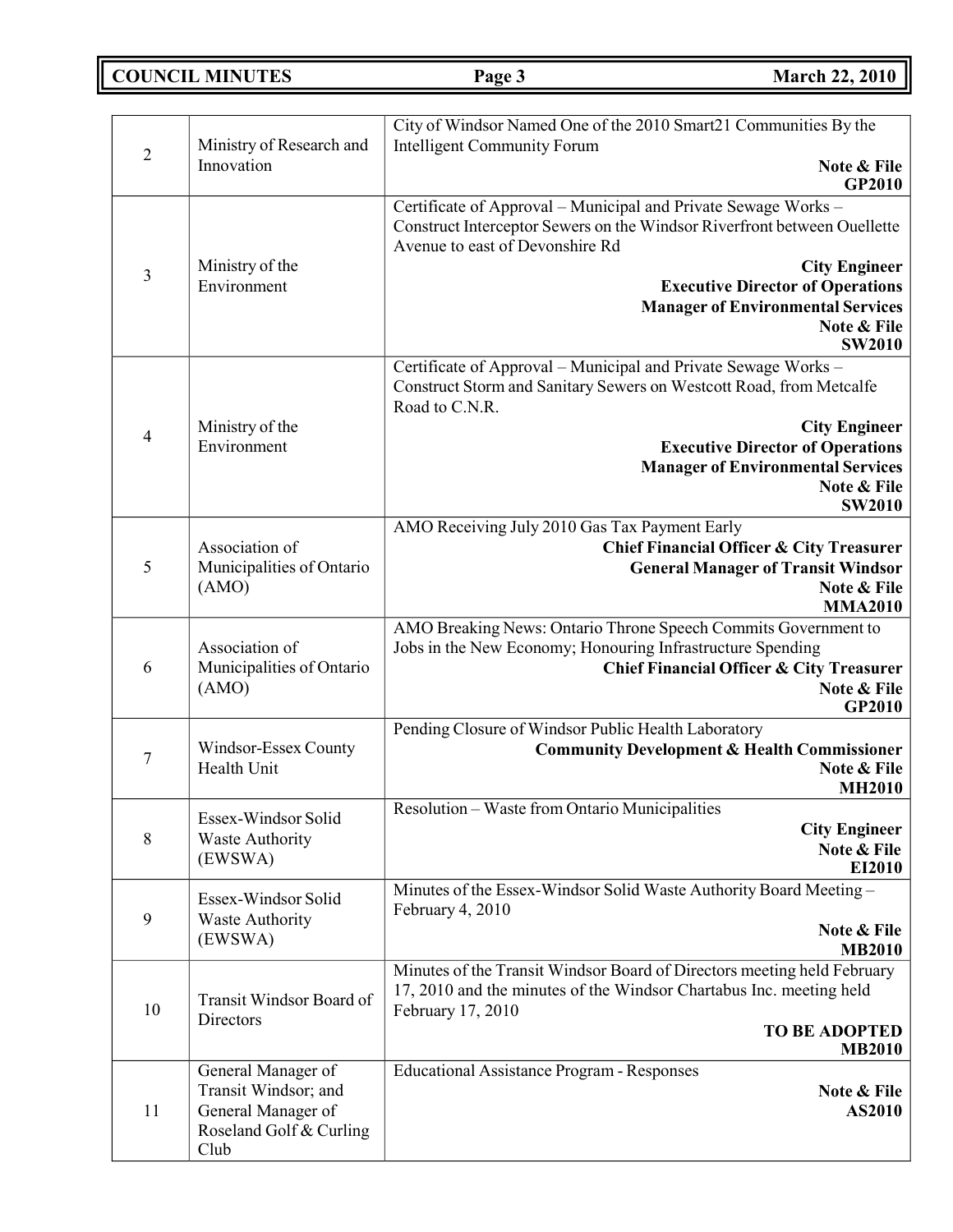**COUNCIL MINUTES Page 4 March 22, 2010** 

|    |                                                 | Carrousel of the Nations Recognized as Top 100 for Third Consecutive                  |
|----|-------------------------------------------------|---------------------------------------------------------------------------------------|
| 12 | Multicultural Council                           | Year<br>Note & File                                                                   |
|    |                                                 | <b>SR2010</b>                                                                         |
|    |                                                 | W.D. Lowe Secondary School - 874 Giles Boulevard East, Windsor,<br>Ontario            |
| 13 | <b>Greater Essex County</b>                     | <b>City Solicitor</b>                                                                 |
|    | District School Board                           | Note & File                                                                           |
|    |                                                 | <b>ME2010</b><br>Application of RAF Express Inc. for Site Plan Approval to permit the |
| 14 | Supervisor of<br><b>Development Application</b> | addition of a garage / storage space located at 1932 Ambassador Rd.                   |
|    | Teams                                           | <b>TO BE ACCEPTED</b><br>ZS/10608                                                     |
|    |                                                 | Application of Womyn's Forum Inc. for zoning amendment to permit a                    |
|    |                                                 | fitness centre, day nursery, office, aesthetics, tanning and pool for lands           |
| 15 | Manager of Development                          | located at 6475 Wyandotte East<br><b>TO BE ACCEPTED</b>                               |
|    |                                                 | ZB2010                                                                                |
|    |                                                 | Application of Dean Favot for zoning amendment to permit indoor storage               |
| 16 | Manager of Development                          | of collector vintage motor vehicles for lands located at 1095 Janette<br>Avenue       |
|    |                                                 | <b>TO BE RECEIVED</b>                                                                 |
|    |                                                 | ZB2010<br>Consent Authority Agenda Record Hearing to be held on Wednesday,            |
|    |                                                 | March 24, 2010, Council Chambers, 3rd Floor, Windsor City Hall, 350                   |
| 17 | Secretary/Treasurer<br>Committee of Adjustment  | City Hall Square West, Windsor                                                        |
|    |                                                 | Note & File<br>ZC2010                                                                 |
|    | <b>Executive Director of</b>                    | PC Maintenance / Support Transfer for 2009 Related Expenses                           |
| 18 | <b>Information Technology</b>                   | Note & File<br><b>AE2010</b>                                                          |
|    |                                                 | Pay As You Go Transfer (PAYG) for Eligible 2009 Computer Equipment                    |
| 19 | <b>Executive Director of</b>                    | <b>Related Expenses</b>                                                               |
|    | <b>Information Technology</b>                   | Note & File<br><b>AE2010</b>                                                          |
|    |                                                 | E.C. Row Ave. Multi Use Trail Construction                                            |
| 20 | City Engineer                                   | Note & File<br><b>SW2010</b>                                                          |
|    | <b>Executive Director of</b>                    | Performance Appraisal Report (for period January - December 2009)                     |
| 21 | <b>Human Resources</b>                          | Note & File                                                                           |
|    |                                                 | AS2010<br>Minutes of meeting held March 12, 2010 ( <i>previously distributed</i> for  |
| 22 | <b>Small Business Advisory</b>                  | members of Council only) (copy available upon request)                                |
|    | Panel                                           | Note & File<br><b>MB2010</b>                                                          |
|    |                                                 | Government Responds to AMO and Municipalities and Announces 2008                      |
|    | Association of                                  | Reconciliation                                                                        |
| 23 | Municipalities of Ontario<br>(AMO)              | Chief Financial Officer & City Treasurer<br>Note & File                               |
|    |                                                 | <b>MMA2010</b>                                                                        |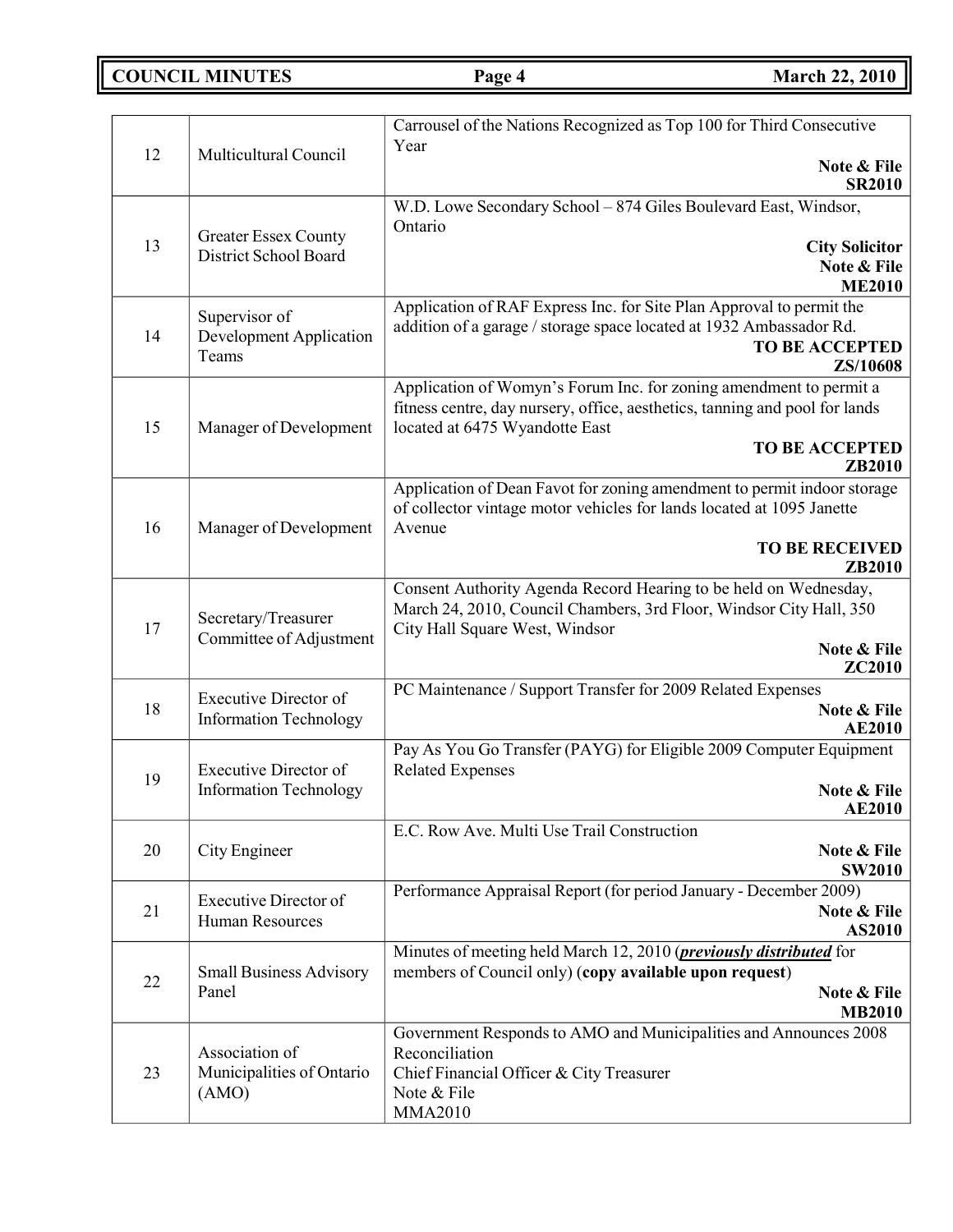| <b>COUNCIL MINUTES</b> |  |
|------------------------|--|
|------------------------|--|

| 24 | Corporate Marketing &<br><b>Communications Officer</b> | Google Street View Imagery – Update<br>(March 29, 2010, Item 3)<br>Note & File<br>APM2010 |
|----|--------------------------------------------------------|-------------------------------------------------------------------------------------------|
|----|--------------------------------------------------------|-------------------------------------------------------------------------------------------|

Carried.

Councillor Marra discloses an interest and abstains from voting on Communication No. 16. Councillor Lewenza was absent from the meeting when the vote was taken on this matter.

# **Consent Agenda**

Moved by Councillor Jones, seconded by Councillor Lewenza,

That the following Consent Agenda and the recommendations contained in the administrative reports **BE APPROVED** as amended:

- Item 1 Special Events at City Facilities and Parks, Noise By-law Exemption Reggae & Reggaeton Festival 2010 August 14 – 15, 2010 – Riverfront Festival Plaza and Riverfront Civic Terrace
- Item 2 Employment Ontario Transformation
- Item 3 Ontario Transportation Demand Management Municipal Grant Program \$5,000 Award Announcement and Authorized Letter of Agreement
- Item 4 WFCU Centre, Energy Demand Response Program Participation

Item 6 Collection of Outstanding Property Taxes – Extension Agreements

Item 7 2010 Development Charges Background Study and By-law - Tabled

Carried.

### **Deferrals and/or Referrals and Withdrawals**

# **Item 8 Opening of a Bingo Hall at 3975 Wyandotte St. E.**

### **David (Red) Wilson, President – Gateway-Windsor Community Service Booster**

David (Red) Wilson, President – Gateway-Windsor Community Service Booster, appears before Council to request that the report of the Licence Commissioner dated January 26, 2010 entitled "Opening of a Bingo Hall at 3975 Wyandotte St. E.", be deferred to the April 12, 2010 meeting of Council, to allow for him to provide an updated plan and documentation to the AGCO and the City of Windsor regarding the request to open a bingo hall at 3975 Wyandotte St. E.

### **John Barros, Board Member, Knights of Columbus**

John Barros, Board Member, Knights of Columbus, appears before Council to speak in opposition to any request for a deferral regarding the report of the Licence Commissioner dated January 26, 2010 entitled "Opening of a Bingo Hall at 3975 Wyandotte St. E.", as there are members of the community in attendance and prepared to speak to the matter this evening, opposing the proposal.

Council agrees to defer this matter to the April 12, 2010 meeting of Council.

### **ACLL/9564** 8

(For final disposition of this matter, see Clause **CR103/2010** in Schedule "A" attached hereto.)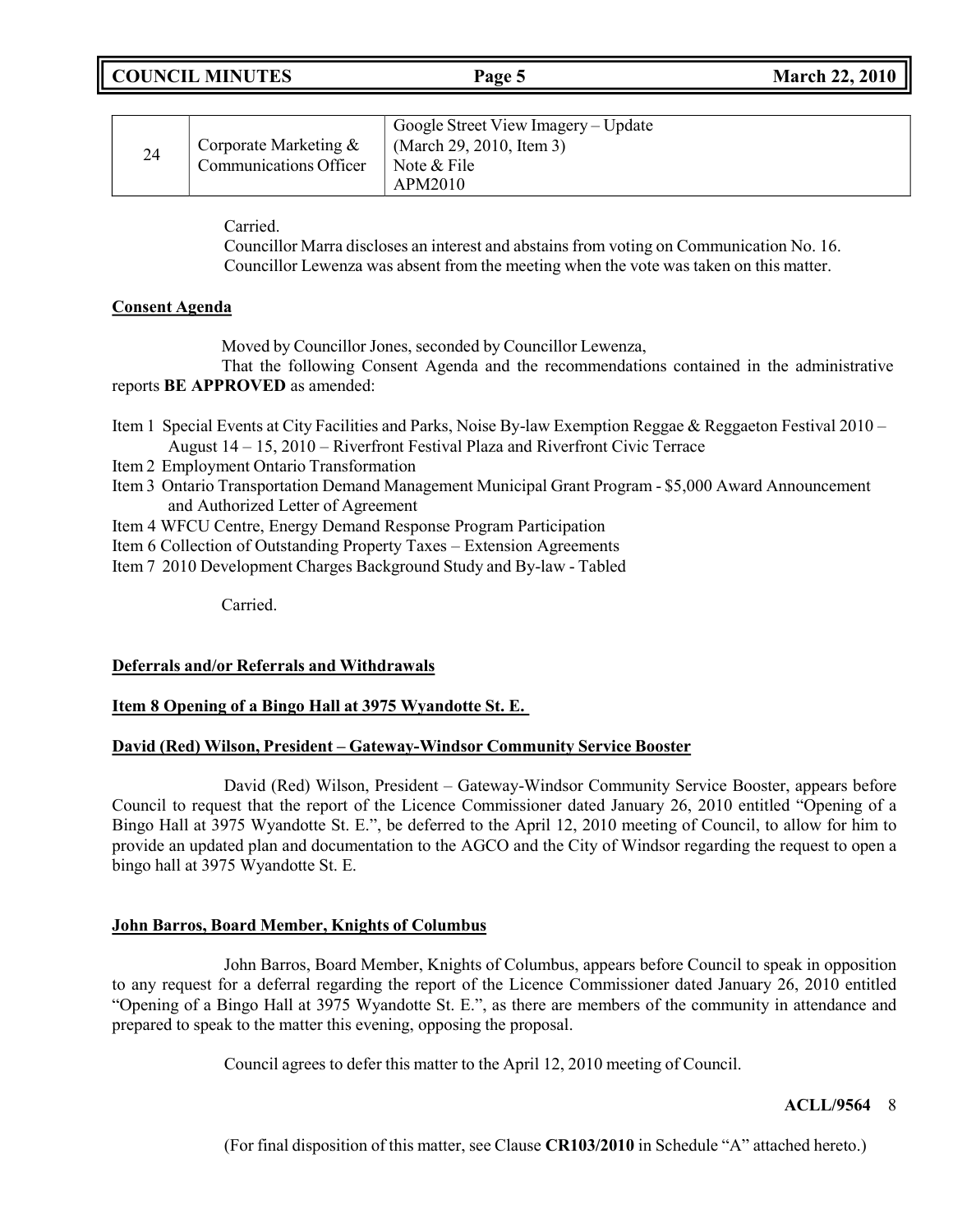# **COUNCIL MINUTES Page 6 March 22, 2010**

**Presentations & Delegations:**

# **PRESENTATIONS:**

# **Earth Hour 2010 initiatives (March 27) and Power Pledge (April-August 2010)**

# **Sergio Grando, Manager of Real Property Asset Planning; Michael Duben, VP Customer Relations and Lawrence Musyj, Director, Conservation and Energy Management, EnWin**

Sergio Grando, Manager of Real Property Asset Planning; Michael Duben, VP Customer Relations and Lawrence Musyj, Director, Conservation and Energy Management EnWin, appear before Council to provide a brief overview of the Earth Hour 2010 initiatives (March 27) and Power Pledge (April-August 2010), including highlights of some of the initiatives being undertaken by the City of Windsor, as well as the provincewide conservation campaign, as well as initiatives being undertaken by EnWin.

Moved by Councillor Halberstadt, seconded by Councillor Hatfield,

**M96-2010** That the presentation by Sergio Grando, Manager of Real Property Asset Planning; Michael Duben, VP Customer Relations and Lawrence Musyj, Director, Conservation and Energy Management, EnWin, regarding an overview of Earth Hour 2010 initiatives (March 27) and Power Pledge (April-August 2010) **BE RECEIVED FOR INFORMATION.**

Carried.

### **DELEGATIONS**

### **Hassan Skieneh, rezoning, 2129 Longfellow Avenue, to allow the construction of three single-unit dwellings**

### **Hassan Skieneh, Applicant**

Hassan Skieneh, Applicant, appears before Council and is available for questions regarding the rezoning application for 2129 Longfellow Avenue, to allow the construction of three single-unit dwellings.

### **ZB/10555** PAC 2

(For final disposition of this matter, see Clause **CR105/2010** in Schedule "A" attached hereto.)

### **Hendrikus Van Aspert, rezoning, 677 Victoria Avenue, convert the existing residential unit to provide 6 rooms, 4 bathrooms, and a kitchen facility and requests a site specific amendment to permit a lodging house use**

### **Dave Couvillion, Ward 2 resident**

Dave Couvillion, Ward 2 resident, appears before Council to speak in opposition to the rezoning application for 677 Victoria Avenue to convert the existing residential unit to provide 6 rooms, 4 bathrooms and a kitchen facility and an amendment to permit a lodging house use, stating that its approval would be detrimental to the existing neighbourhood as its conversion to a rooming house would lead to neglect of the property.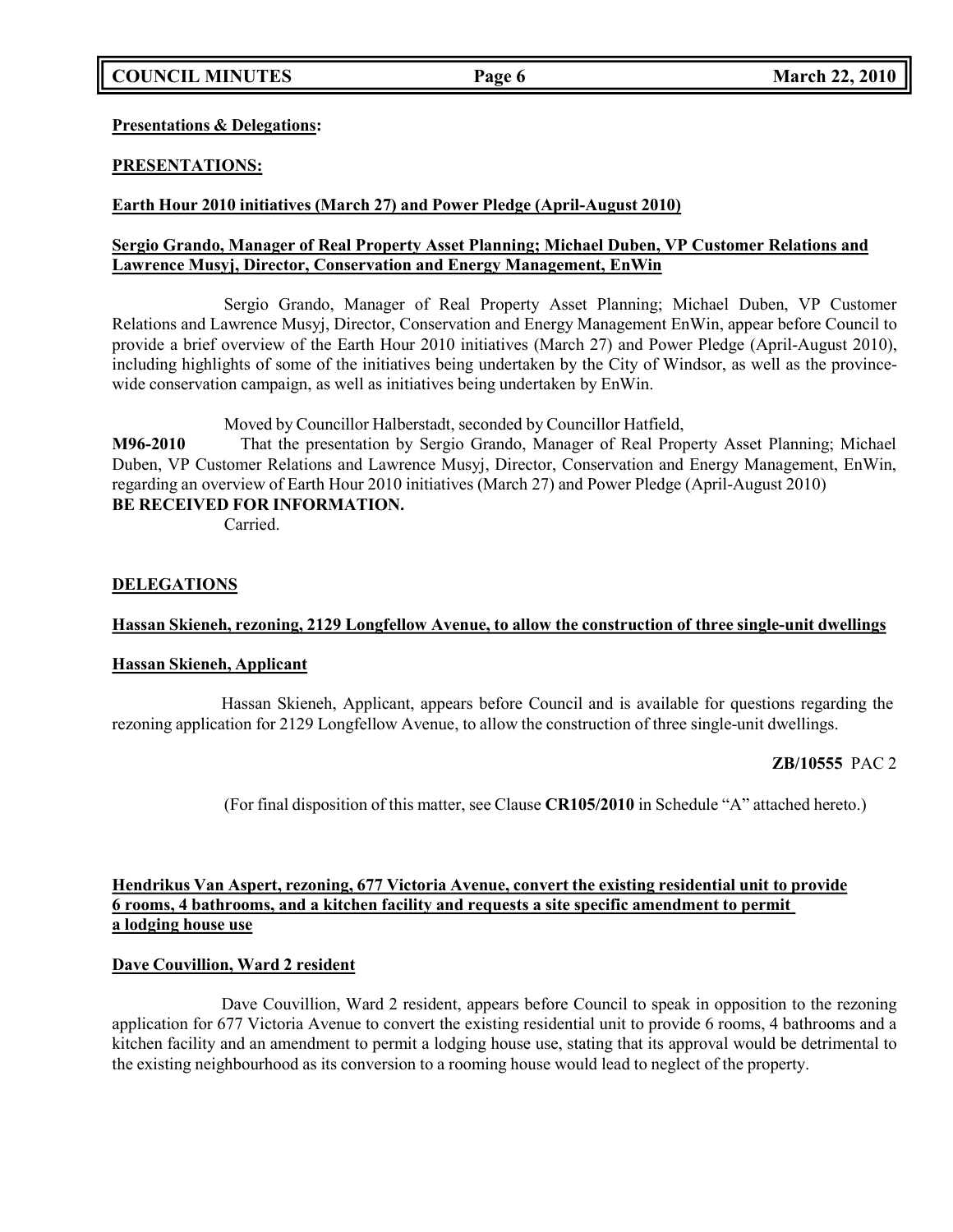# **Peg Dorner, Ward 2 resident**

Peg Dorner, Ward 2 resident, appears before Council to speak in opposition to the rezoning application for 677 Victoria Avenue to convert the existing residential unit to provide 6 rooms, 4 bathrooms and a kitchen facility and an amendment to permit a lodging house use, stating that she has resided in that neighbourhood for many years and can recall past problems including fires as well as existing drug deals that take place in the alley, and that approval of this would create an over-intensification and thus detrimental to the existing neighbourhood.

### **Mercedes Lavoy,Ward 2 resident**

Mercedes Lavoy, resident, appears before Council speak in opposition to the rezoning application for 677 Victoria Avenue to convert the existing residential unit to provide 6 rooms, 4 bathrooms and a kitchen facility and an amendment to permit a lodging house use, stating that its approval would add yet another negative burden to the area, and highlights that the Official Plan promotes safety in neighbourhoods and that should be considered when dealing with this application.

# **Rashid Farhat, Solicitor, and Hank Van Aspert, Applicant**

Rashid Farhat, Solicitor, and Hank Van Aspert, Applicant, appear before Council speak in support to the rezoning application for 677 Victoria Avenue to convert the existing residential unit to provide 6 rooms, 4 bathrooms and a kitchen facility and an amendment to permit a lodging house use, stating they met with the neighbourhood residents to attempt to deal with their concerns but were not successful in reaching a compromise, and conclude by stating that the owner of the property wants to protect his investment by having the best tenants possible and has a good track record as a landlord.

# **ZB/10541** PAC 3

(For final disposition of this matter, see Clause **CR106/2010** in Schedule "A" attached hereto.)

# **Regular Business Items (for final disposition of these matters see Schedule "A" attached)**

PAC 1 Yong Tian, rezoning, 227 Bridge Avenue, to add a lodging house as permitted use on the property - Deferred

Item 5 2009 Annual Report – Building Permit Fee Reserve Fund

# **Consideration of Committee Reports**

Moved by Councillor Valentinis, seconded by Councillor Brister, **M91-2010** That the **Report of the special In-camera** meeting held March 22, 2010, **BE ADOPTED** as presented.

Carried. Councillor Lewenza was absent from the meeting when the vote was taken on this matter.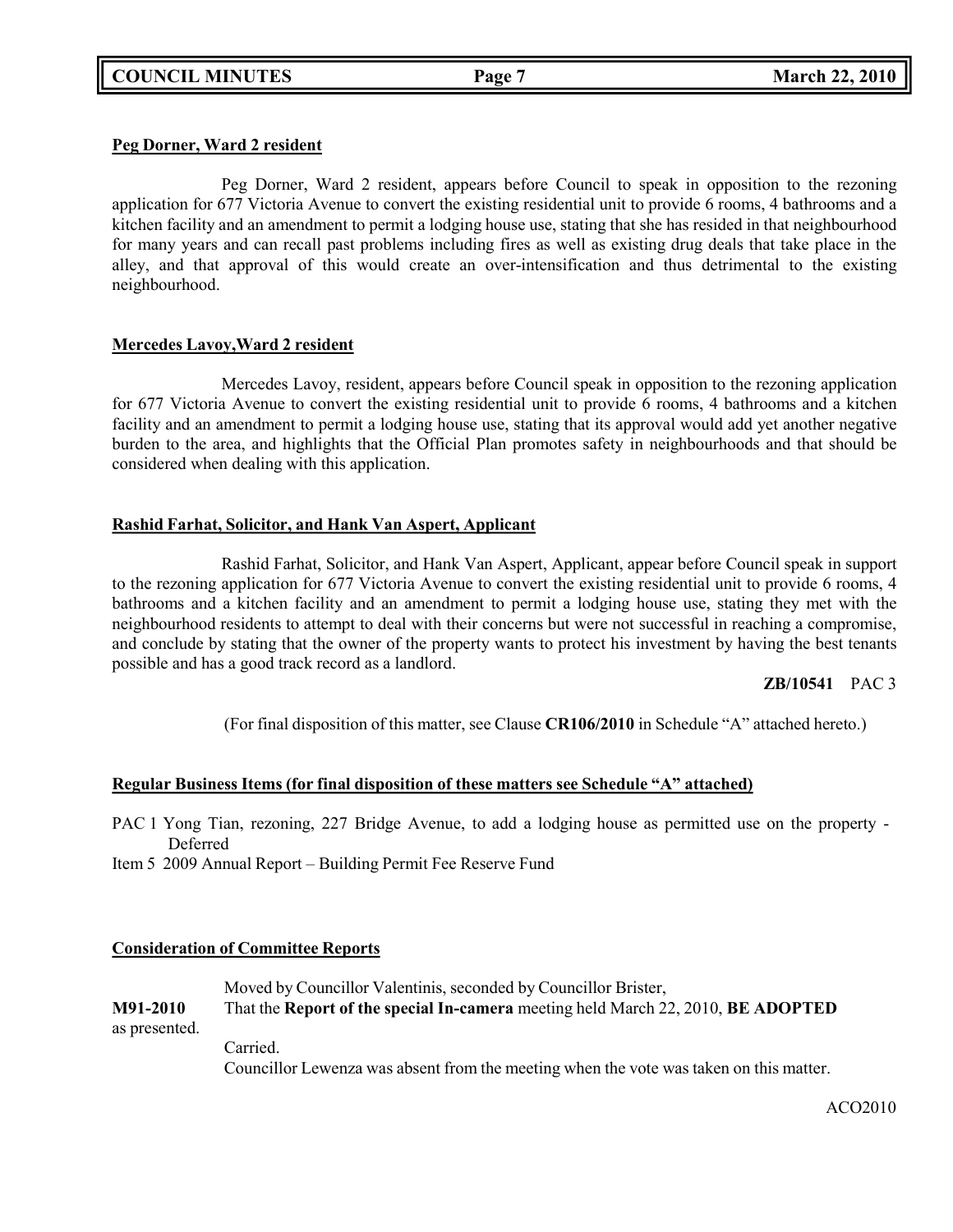| <b>COUNCIL MINUTES</b> | Page 8 | <b>March 22, 2010</b> |
|------------------------|--------|-----------------------|
|                        |        |                       |

| M92-2010 | Moved by Councillor Valentinis, seconded by Councillor Brister,<br>That Report of Striking Committee Meeting held March 8, 2010, BE ADOPTED as presented. |
|----------|-----------------------------------------------------------------------------------------------------------------------------------------------------------|
|          | Carried.                                                                                                                                                  |
|          | Councillor Lewenza was absent from the meeting when the vote was taken on this matter.                                                                    |
|          | MB2010                                                                                                                                                    |
|          | Moved by Councillor Valentinis, seconded by Councillor Brister,                                                                                           |
| M93-2010 | That Report No. 1 of the Diversity Committee: One City One People of its meeting held                                                                     |
|          | February 17, 2010, <b>BE ADOPTED</b> as presented.                                                                                                        |
|          | Carried.                                                                                                                                                  |
|          | Councillor Lewenza was absent from the meeting when the vote was taken on this matter.                                                                    |
|          |                                                                                                                                                           |

#### **By-laws**

Moved by Councillor Dilkens, seconded by Councillor Gignac, That the following By-laws No. 47-2010 through 52-2010 (inclusive), be introduced and read a

- first and second time:
- 47-2010 "A BY-LAW TO AUTHORIZE THE CAO AND CITY CLERK TO ENTER INTO TAX LIEN EXTENSION AGREEMENTS AS RECOMMENDED BY THE CITY TREASURER OR DESIGNATE"
- 48-2010 "A BY-LAW TO AMEND BY-LAW NUMBER 182-2009 BEING A BY-LAW TO CLOSE, STOP UP AND CONVEY UNIMPROVED AND UNASSUMED STREETS AND ALLEYS REQUIRED BY THE PROVINCE FOR ITS DRIC "PARKWAY" CORRIDOR DESIGN, MORE PARTICULARLY DESCRIBED IN SCHEDULE "A" ATTACHED THERETO, IN THE CITY OF WINDSOR"
- 49-2010 "A BY-LAW TO AMEND SCHEDULE E1 TO BY-LAW NO. 395-2004"
- 50-2010 "A BY-LAW TO AMEND SCHEDULE 4 TO BY-LAW NO. 137-2007"
- 51-2010 "A BY-LAW TO FURTHER AMEND ZONING BY-LAW NUMBER 8600"
- 52-2010 "A BY-LAW TO CONFIRM THE PROCEEDINGS OF THE COUNCIL OF THE CORPORATION OF THE CITY OF WINDSOR AT ITS MEETING HELD ON THE TWENTY-SECOND DAY OF MARCH, 2010"

Carried.

Councillor Lewenza was absent from the meeting when the vote was taken on this matter.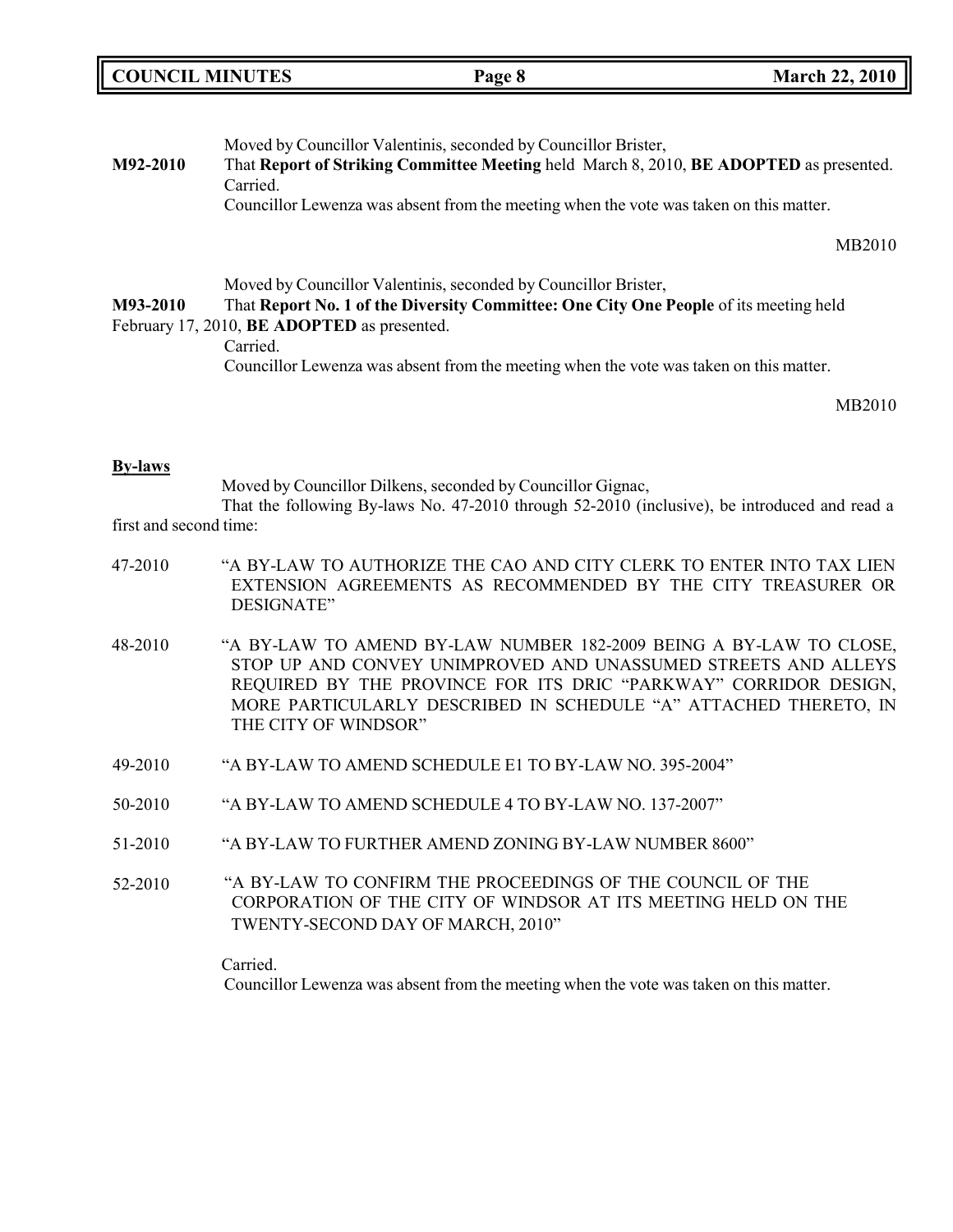| <b>COUNCIL MINUTES</b> | Page 9 | <b>March 22, 2010</b> |
|------------------------|--------|-----------------------|
|                        |        |                       |

Moved by Councillor Halberstadt, seconded by Councillor Hatfield,

That the Committee of the Whole does now rise and report to Council respecting the business items considered by the Committee:

|--|

**2) Consent Agenda (as amended)**

| 3) | <b>Items Deferred</b> |  |
|----|-----------------------|--|
|    |                       |  |

- **Items Referred**
- **4) Consideration of the Balance of Business Items (see Schedule "A")**
- **5) Committee Reports (as presented)**
- **6) By-laws given first and second readings (as presented)**

Carried.

# **Notices of Motion**

Moved by Councillor Hatfield, seconded by Councillor Jones, **M94-2010** That Rule 13.9(a) of the Procedure By-law regarding business not already before Council **BE WAIVED** to permit the introduction of a motion without prior notice respecting the signing of an agreement with the Province of Ontario to host The Red Bull Air Race in 2010 and 2011. Carried.

Moved by Councillor Dilkens, seconded by Councillor Hatfield,

**M95-2010** That Mayor Francis and the City Clerk, on behalf of the Corporation of the City of Windsor, **BE AUTHORIZED** to sign a Tourism Development Fund Agreement with the Province of Ontario, that will enable the city of Windsor to host the "Red Bull Air Race" in 2010 and 2011, satisfactory as to form by the City Solicitor, and as to financial content by the Chief Financial Officer and City Treasurer. Carried.

# **Third Reading of By-laws**

Moved by Councillor Jones, seconded by Councillor Lewenza,

That the following By-laws No. 47-2010 through 52-2010 (inclusive), having been read a first and second time be now read a third time and finally passed and that the Mayor and Clerk **BE AUTHORIZED** to sign and seal the same notwithstanding any contrary provision of the Council.

Carried.

# **Petitions**

None presented.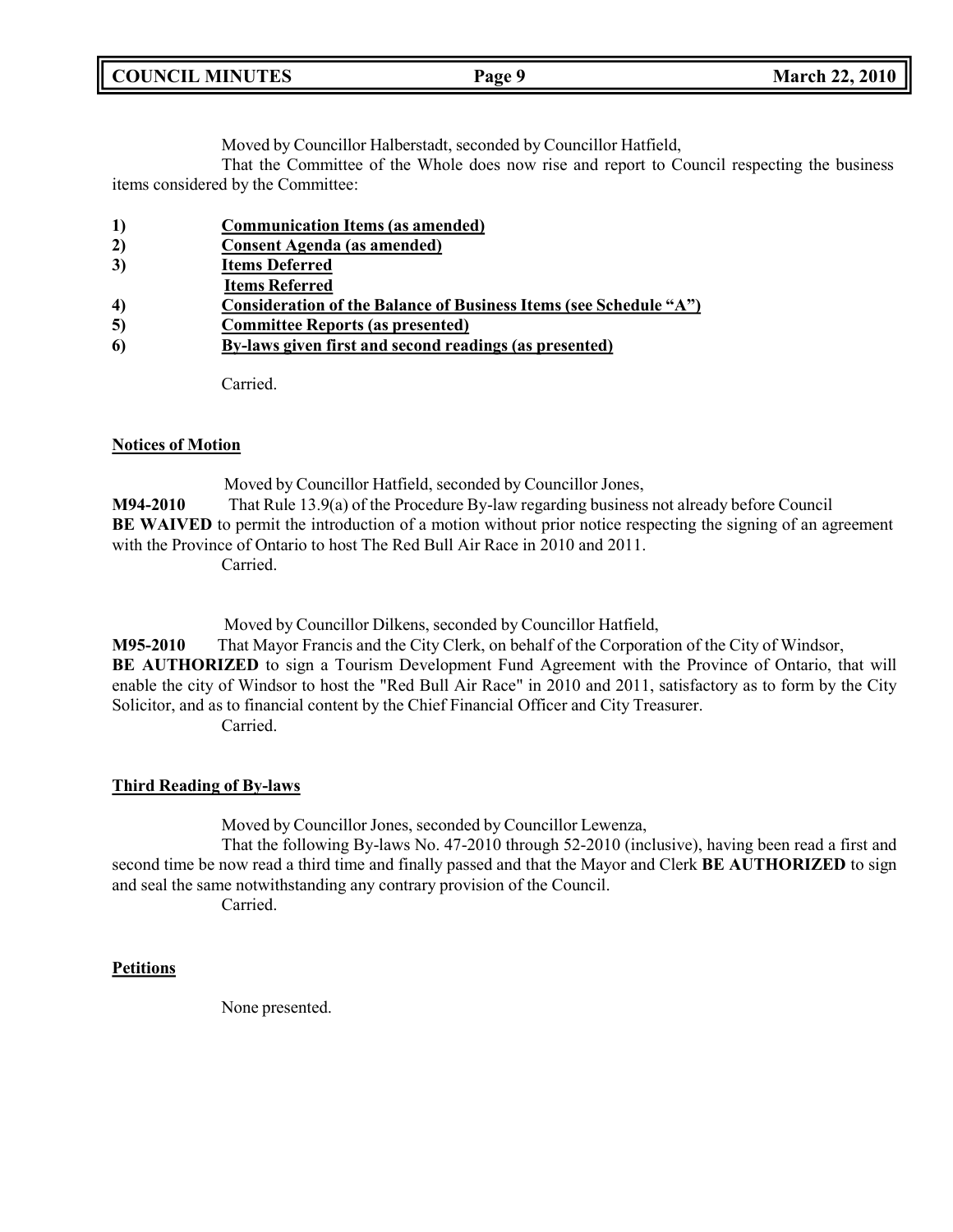**COUNCIL MINUTES Page 10 March 22, 2010**

#### **Council Questions**

Moved by Councillor Valentinis, seconded by Councillor Brister,

**M97-2010** That the Council Questions arising from the previous meeting of Council and listed by the Clerk **BE NOW CONSIDERED** for purposes of discussion, and further, that the Administration **BE DIRECTED** to proceed with the necessary actions to respond to the Council Questions consistent with Council's instructions. Carried.

ACOQ2010

#### **PROPOSED IN-CAMERA AGENDA FOR MARCH 29, 2010**

Moved by Councillor Dilkens, seconded by Councillor Gignac,

**M98-2010** That the following proposed In Camera Agenda for March 29, 2010 **BE APPROVED**:

| <b>Item</b><br>No. | <b>Subject</b>                                            | <b>Section – Pursuant to Municipal</b><br>Act, 2001, as amended |
|--------------------|-----------------------------------------------------------|-----------------------------------------------------------------|
| Ι.                 | Personal Matter – contract                                | 239(2)(b)                                                       |
| 2.                 | Property Matter – acquisition of easement                 | 239(2)(c)                                                       |
| 3.                 | Property Matter – acquisition of easement                 | 239(2)(c)                                                       |
| 4.                 | Legal Matter - Windsor-Detroit Tunnel Corporation         | 239(2)(b)(f)                                                    |
| 5.                 | Property/Legal Matter – Solicitor-client privilege        | 239(2)(f)                                                       |
| 6.                 | Legal Matter – litigation                                 | 239(2)(e)                                                       |
| 7.                 | Border Update – update on Legal matters (verbal report as | $239(2)(a)$ , (c), (e) and (f)                                  |
|                    | necessary)                                                |                                                                 |

and further, that in accordance with By-law 46-2003, the Chief Administrative Officer, in consultation with the Mayor **BE AUTHORIZED** to add matters deemed to be of an urgent or time sensitive nature. Carried.

ACO2010

#### **Adjournment**

Moved by Councillor Halberstadt, seconded by Councillor Hatfield,

of the Mayor. That this Council meeting stand adjourned until the next regular meeting of Council or at the call

Carried.

Accordingly, the meeting is adjourned at 8:08 o'clock p.m.

**MAYOR**

#### **THIS IS A DRAFT COPY**

**CITY CLERK**

#### **DEPUTY CITY CLERK/SENIOR MANAGER OF COUNCIL SERVICES**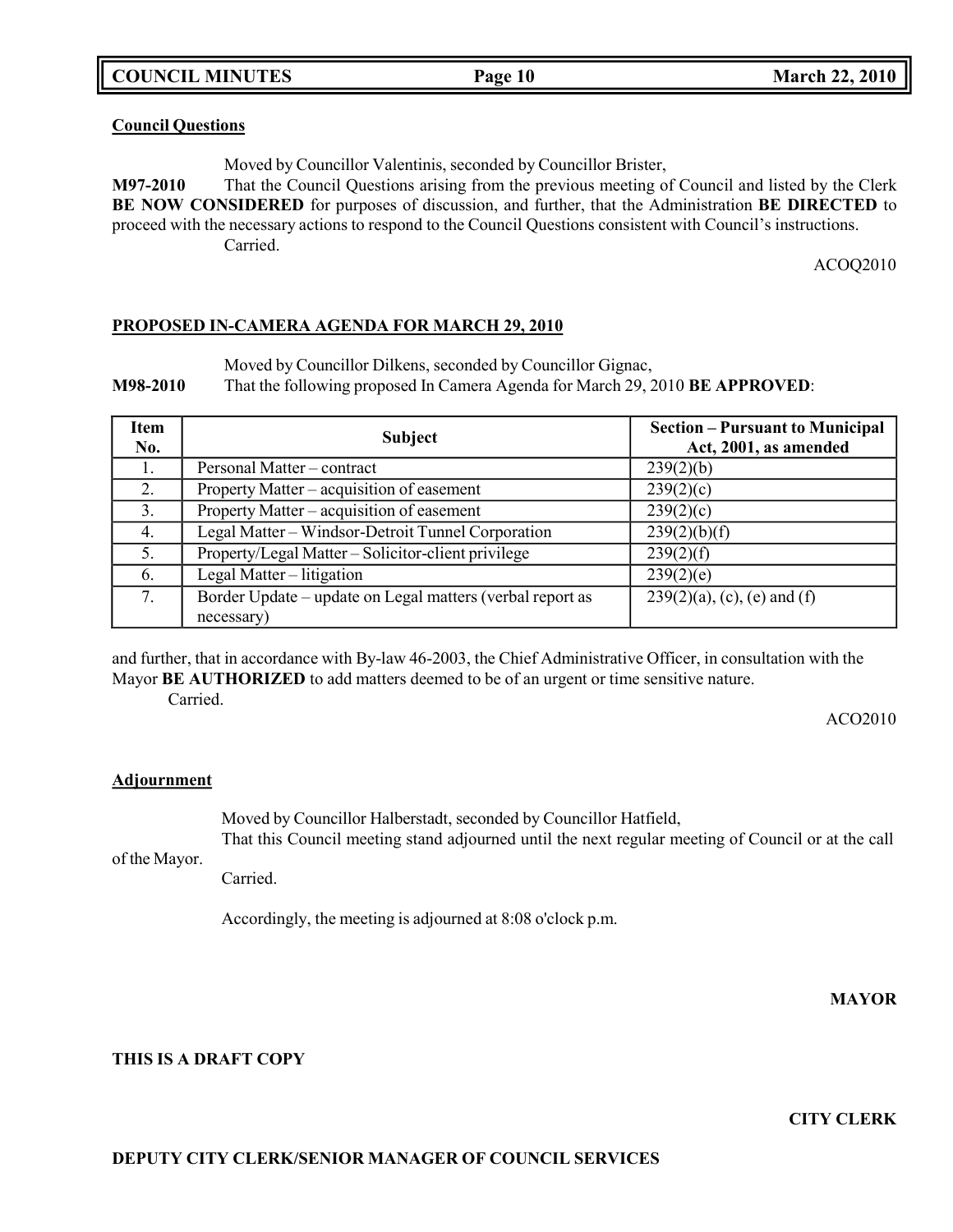Jones Lewenza

#### CR96/2010

That the attached application from ASPM HOLDINGS / UPSKILLS GROUP INC. to host the Reggae & Reggaeton Festival 2010 on August 14 to 15, 2010 at the Riverfront Festival Plaza and Riverfront Civic Terrace **BE APPROVED**, subject to the standard Special Events Terms and Conditions previously approved by Council, and further that the festival **BE DESIGNATED** a Community Event, and further that the Noise By-law Exemption **BE APPROVED** between the hours of 10 a.m. and 1 a.m. on August 14, 2010 and 12 p.m. to 11 p.m. on August 15, 2010.

Carried.

Report Number **14567 SR/10607 C1**

APPENDICES Application

Internal Distribution Recreation [Mike Taylor] Executive Director of Recreation Community Development & Health Commissioner Legal - Risk & Purchasing Analyst City Solicitor Chief Building Official City Engineer Chief Financial Officer and City Treasurer Fire Chief Chief of Police CEO, Tourism Windsor Essex Pelee Island General Manager, Transit Windsor Manager of Licence & Enforcement

Jones Lewenza

### CR97/2010

THAT the Community Development and Health Commissioner **BE AUTHORIZED** to execute an amendment to extend the existing agreements with the Ministry of Training, Colleges and Universities (MTCU) for the Windsor Employment Resource Centre (ERC) and Career Development Services (CDS) for the period of April 1, 2010 – July 31, 2010;

THAT the Executive Director of Employment and Social Services **BE AUTHORIZED** to extend necessary employment contracts for the period of April 1, 2010 – July 31, 2010 in a form satisfactory in form to the City Solicitor and in content to the Executive Director of Human Resources and financial content to the Chief Financial Officer and City Treasurer or designate;

THAT the Executive Director of Employment and Social Services **BE AUTHORIZED** to enter into negotiations on behalf of the Corporation with MTCU for Employment Ontario Transformation funding; and

THAT the Community Development & Health Commissioner **BE AUTHORIZED** to sign contracts or related documents as necessary to enable implementation of the Employment Ontario Transformation agreement such that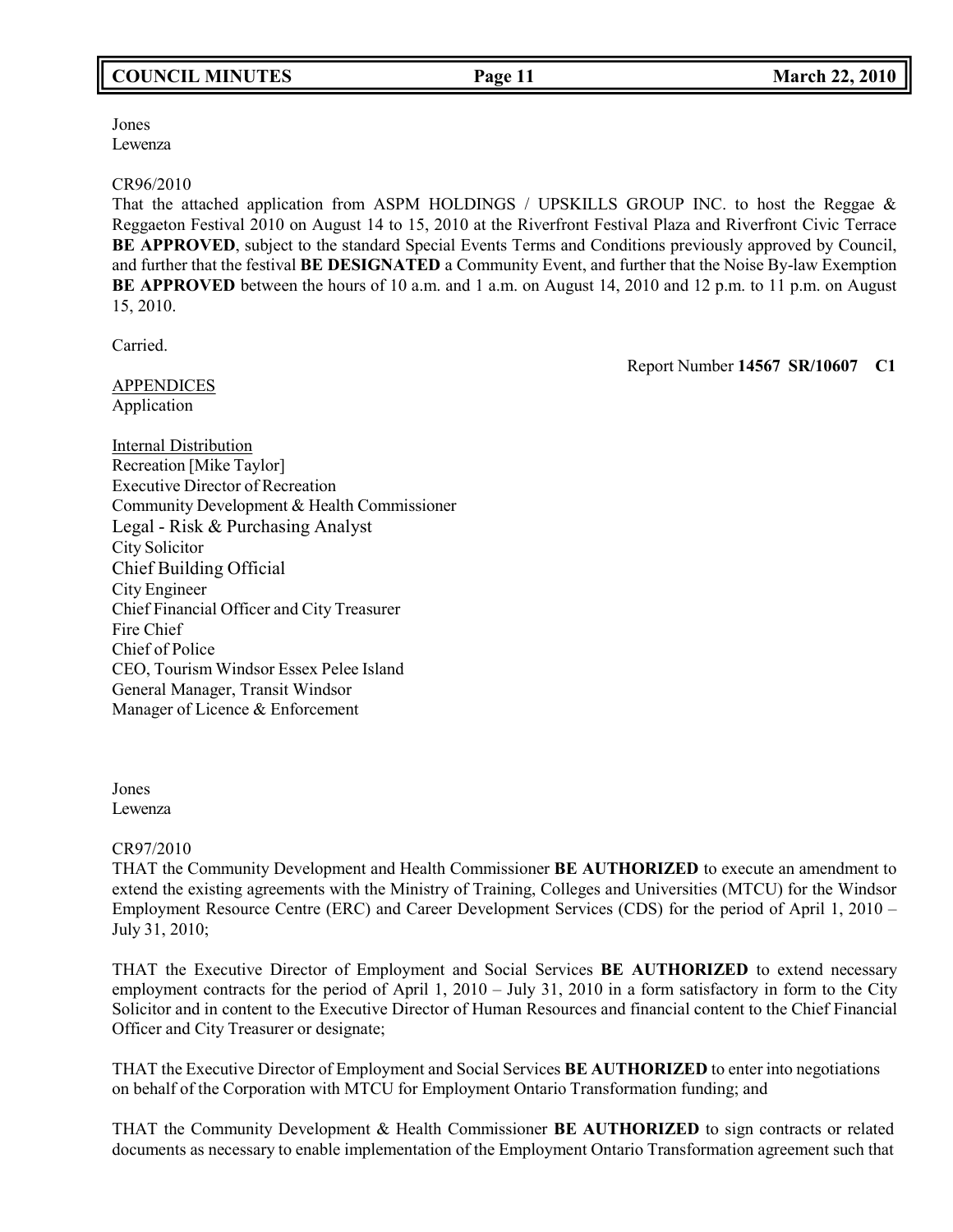# **COUNCIL MINUTES Page 12 March 22, 2010**

it does not exceed a maximum of \$1,000,000 gross expenditures. For contracts in excess of \$1,000,000 gross expenditure, that in addition to the Community Development and Health Commissioner signature, the Chief Administrator Officer **BE REQUIRED** to sign as secondary authority. Authorization would be subject to approval as to technical content by the Executive Director of Employment and Social Services, as to legal content by the City Solicitor, approval of financial content by the Chief Financial Officer and City Treasurer or designate, and subject to there being no required net city contribution.

Carried.

Report Number **14582 GP/10258 C2**

Internal Distribution Community Development and Health Commission– Ontario Works {Diane Quinn] Community Development and Health Commissioner Executive Director of Employment and Social Services – Teresa Piruzza Chief Administrative Officer Executive Director of Human Resources City Clerk Chief Financial Officer/City Treasurer City Solicitor

Jones Lewenza

#### CR98/2010

That the Chief Administrative Officer and the City Clerk **BE AUTHORIZED** to execute an agreement with the Ministry of Transportation, including the necessary by-law and provision of insurance certificates for a matching fund grant in the amount of \$5,000 through the *Ontario Transportation Demand Management Municipal Grant Program: A Program to Encourage Cycling, Walking, Transit and Trip Reduction for way finding signage, with* the City's matching portion to be funded from Project 7086009 (Bikeways Development), satisfactory in form to the City Solicitor, in technical content to the City Engineer, and in financial content to the City Treasurer.

Carried.

Report Number **14586 SBS/10609 C3**

Internal Distribution Public Works [Josette M. Eugeni] City Engineer Deputy City Engineer Chief Financial Officer/City Treasurer City Solicitor

Jones Lewenza

CR99/2010 THAT Council **APPROVE** participation in an energy Demand Response Initiative at the WFCU Centre, and

THAT the savings, projected at approximately \$24,000, **BE CREDITED** to the Corporate Energy Reserve Fund.

Carried.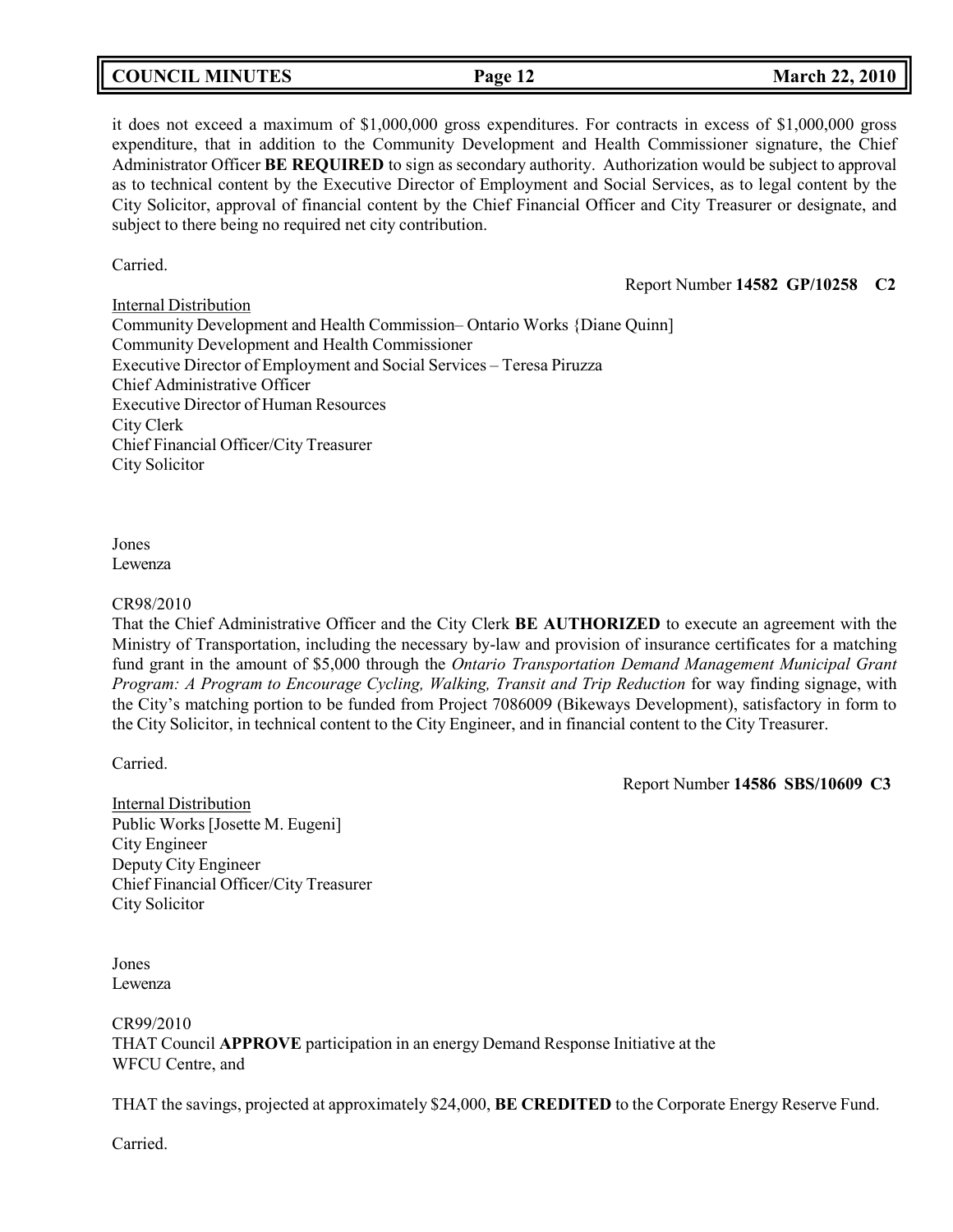# **COUNCIL MINUTES Page 13 March 22, 2010**

Report Number **14573 EI/10507 C4**

Internal Distribution Hospitality & Corporate Facility Planning [Sergio Grando] Chief Financial Officer/City Treasurer

Marra Hatfield

CR100/2010

That the 2009 Annual Report on Building Permit Fees **BE ACCEPTED**, as outlined in the report of the Chief Building Official dated March 5, 2010.

Carried.

Councillor Lewenza was absent from the meeting when the vote was taken on this matter.

Report Number **14575 SB2010 5**

**Internal Distribution** Building [Lee Anne Doyle] Financial Planning Administrator – Don Nantais Chief Financial Officer/City Treasurer City Solicitor

Jones Lewenza

### CR101/2010

THAT City Council **AUTHORIZE** the CAO and City Clerk to sign extension agreements for liens on properties in tax arrears where recommended by the City Treasurer or designate based on reasonable evidence that the extension will allow the taxpayer to obtain the necessary financing to fully satisfy the debt within the term of the extension;

THAT the enabling By-law 47-2010 **BE APPROVED** in accordance with Section 378 of the *Ontario Municipal Act, 2001.*

Carried.

Report Number **14561 AF/10617 C6**

Internal Distribution Finance [Phil Turner] Chief Financial Officer/City Treasurer City Solicitor

Jones Lewenza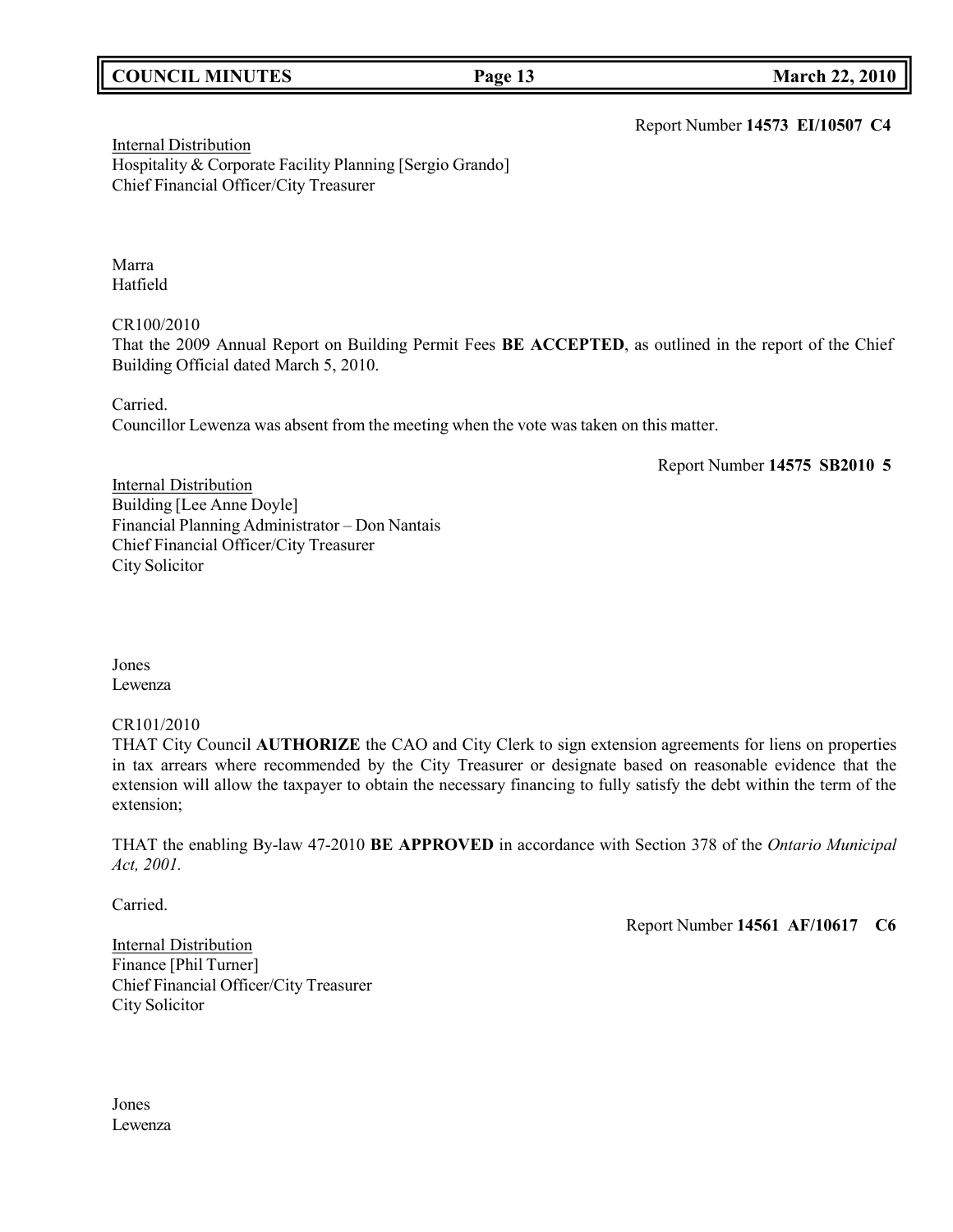# **COUNCIL MINUTES Page 14 March 22, 2010**

#### CR102/2010

THAT Council **RECEIVE AND TABLE FOR REVIEW** the Development Charges Background Study prepared by Hemson Consulting Ltd. attached as Appendix "A" and draft Development Charges By-law attached as Appendix "B" for discussion at the public meeting on April 19, 2010.

Carried.

Report Number **14577 GPL/3905 C7**

**Appendices** Study By-law

Internal Distribution Finance [Tony Ardovini] Chief Financial Officer/City Treasurer Chief Building Official City Solicitor

Gignac Dilkens

#### CR103/2010

That the report of the Licence Commissioner dated January 26, 2010 entitled "Opening of a Bingo Hall at 3975 Wyandotte St. E." **BE DEFERRED** to the April 12, 2010 meeting of Council, to allow for representatives of Gateway-Windsor Community Service Booster to provide an updated plan and documentation to the AGCO and the City of Windsor regarding their request to open a bingo hall at 3975 Wyandotte St. E.

Carried.

Councillors Lewenza, Marra and Valentinis disclose an interest and abstain from voting on this matter.

Report Number **14512 ACLL/9564 8**

Internal Distribution Licensing & Enforcement [Michael Chantler] Deputy Licence Commissioner City Clerk & Licence Commissioner Chief Financial Officer/City Treasurer City Solicitor

Brister Halberstadt

CR104/2010

That the report of the Planning Advisory Committee dated March 22, 2010, advising of the deferral of the rezoning application of Yong Tian, 227 Bridge Avenue, to add a lodging house as a permitted use on the property, **BE RECEIVED** for information.

Carried.

Internal Distribution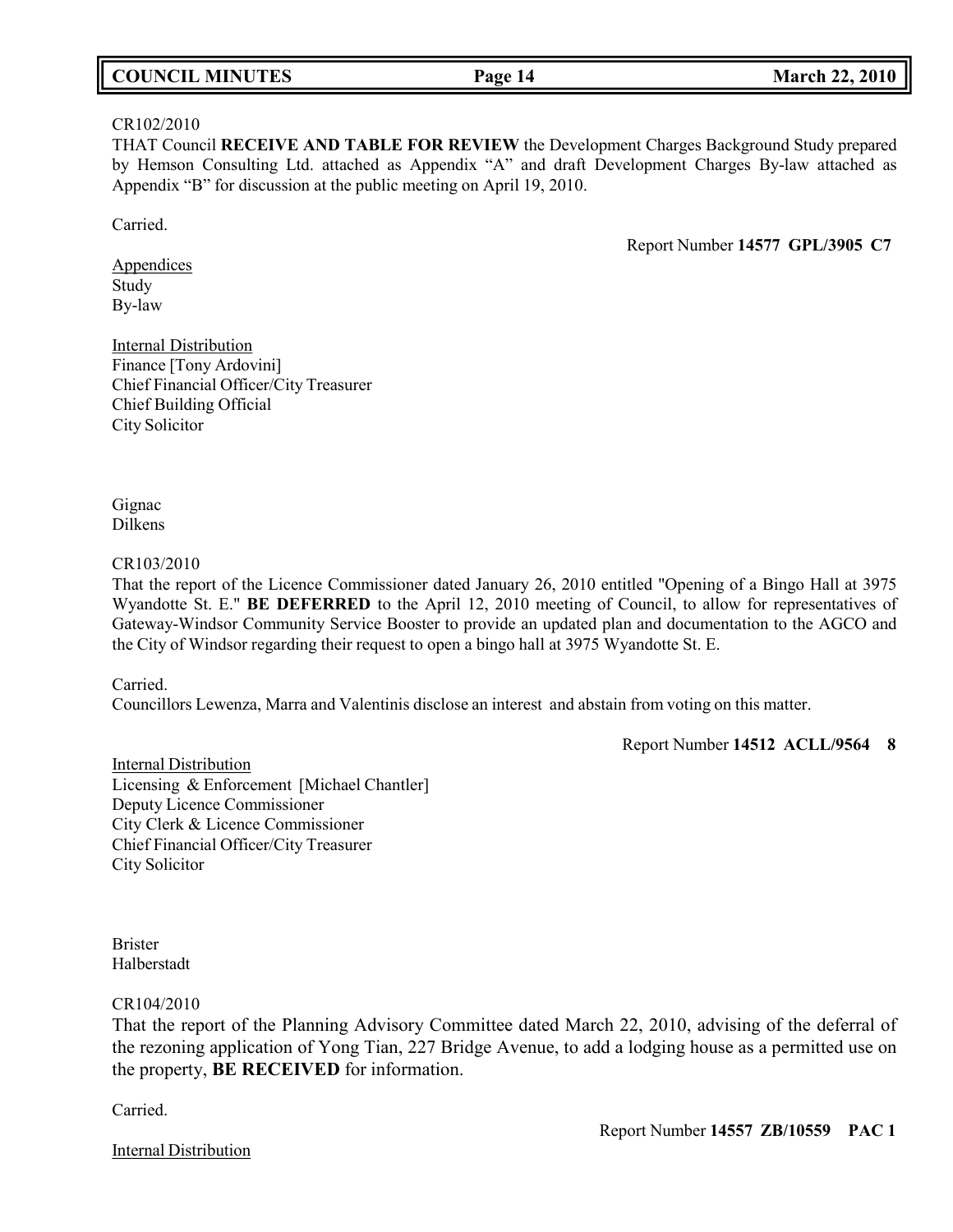# **COUNCIL MINUTES Page 15 March 22, 2010**

City Planner Manager of Development Chief Building Official City Engineer City Solicitor Zoning Clerk - Council Services Deputy Licence Commissioner

Marra Gignac

#### CR105/2010

That the application of Hassan Skieneh for an amendment to Zoning By-law 8600 **BE APPROVED** changing the zoning of Lots 477 to 482, Registered Plan 558 and Parts 1 and 2, Plan 12R-19730 from ID1.1 and S.20(1)130 to RD1.1.

Carried.

Report Number **14555 ZB/10555 PAC 2**

Internal Distribution City Planner Manager of Development Chief Building Official City Engineer City Solicitor Zoning Clerk - Council Services Deputy Licence Commissioner

Brister Lewenza

### CR106/2010

That the application of Hendrikus Van Aspert for an amendment to Zoning By-law 8600, changing the zoning of Lot 24 and the north part of Lot 25, all according to Registered Plan 381 (west side of Victoria Avenue), by adding a site specific supplementary regulation to the By-law permitting a lodging house

**BE APPROVED** provided that the applicant make a contribution of \$500.00 to the City General Fund for upkeep of alleys within the City of Windsor.

Carried.

CouncillorsJones, Valentinis and Halberstadt voting nay.

Report Number **14511 ZB/10541 PAC 3**

Internal Distribution City Planner Manager of Development Chief Building Official City Engineer City Solicitor Zoning Clerk - Council Services Deputy Licence Commissioner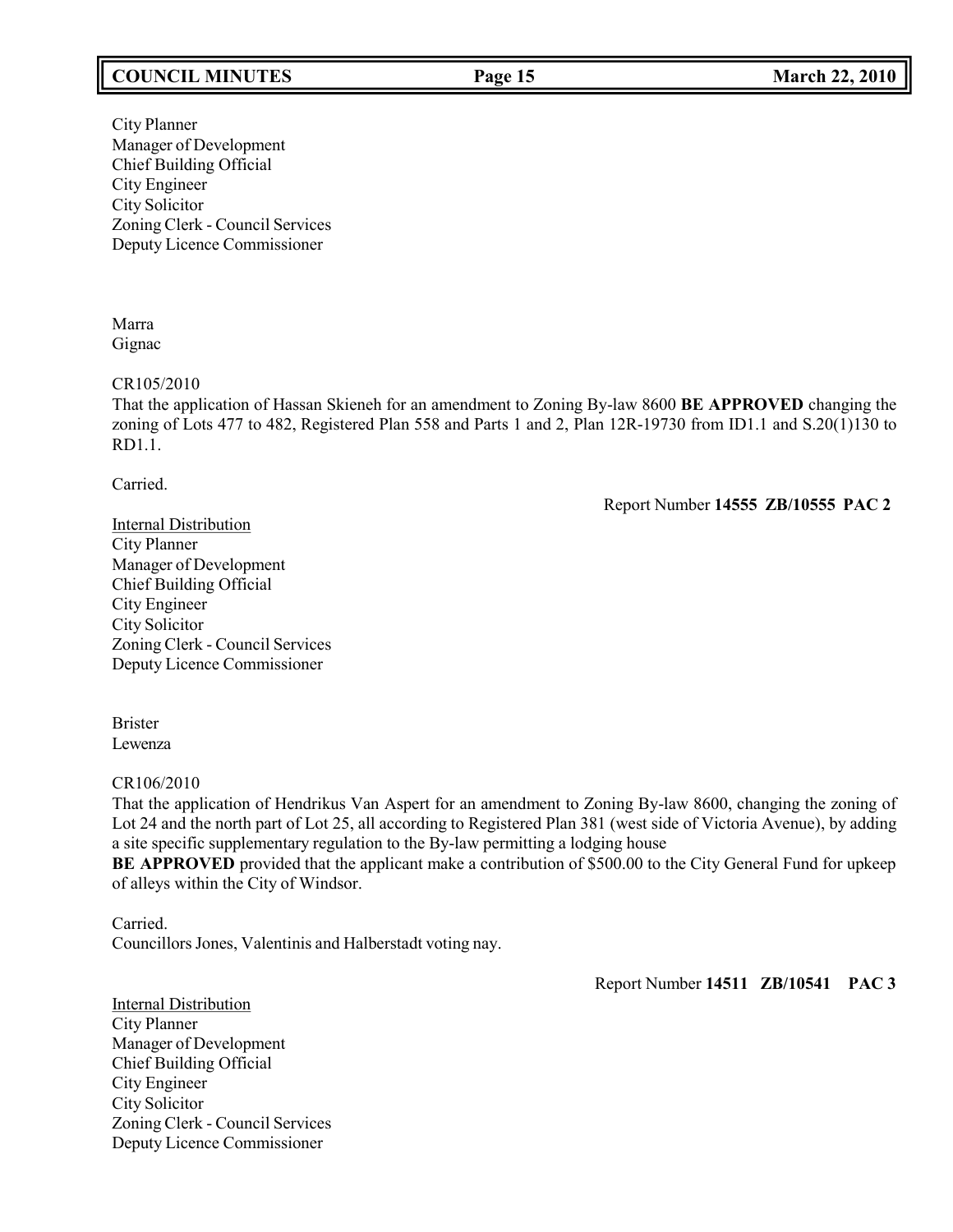| <b>COUNCIL MINUTES</b> |  |
|------------------------|--|
|------------------------|--|

**COUNCIL MINUTES Page 16 March 22, 2010**

**ADOPTED** by Council at its meeting held March 22, 2010 [**M91-2010**] VC/bm

# **SPECIAL MEETING OF COUNCIL – IN CAMERA March 22, 2010**

**Meeting called to order at: 5:00 p.m.**

# **Members in Attendance:**

Mayor E. Francis Councillor D. Brister (arrives at 5:01 p.m.) Councillor D. Dilkens Councillor R. Jones Councillor A. Halberstadt Councillor F. Valentinis Councillor K. Lewenza (arrives at 5:04 p.m.) Councillor B. Marra (arrives at 5:08 p.m.) Councillor P. Hatfield Councillor J. Gignac

# **Members Absent:**

Councillor C. Postma

# **Also in attendance:**

H. Reidel, Chief Administrative Officer M. Sonego, City Engineer G. Wilkki, City Solicitor V. Critchley, City Clerk O. Colucci, Chief Financial Officer

**Verbal Motion is presented by Councillor Jones, seconded by Councillor Dilkens, that Rule 3.3 (a) of the** *Procedure By-law, 420-2001 as amended,* **be waived to add the following Agenda item:**

**3. Legal matter – solicitor-client privilege**

**Motion Carried.**

**Councillors Lewenza, Postma, Brister and Marra absent for vote.**

**Verbal Motion is presented by Councillor Jones, seconded by Councillor Dilkens, to move in Camera for discussion of the following item(s), adding Item 3:**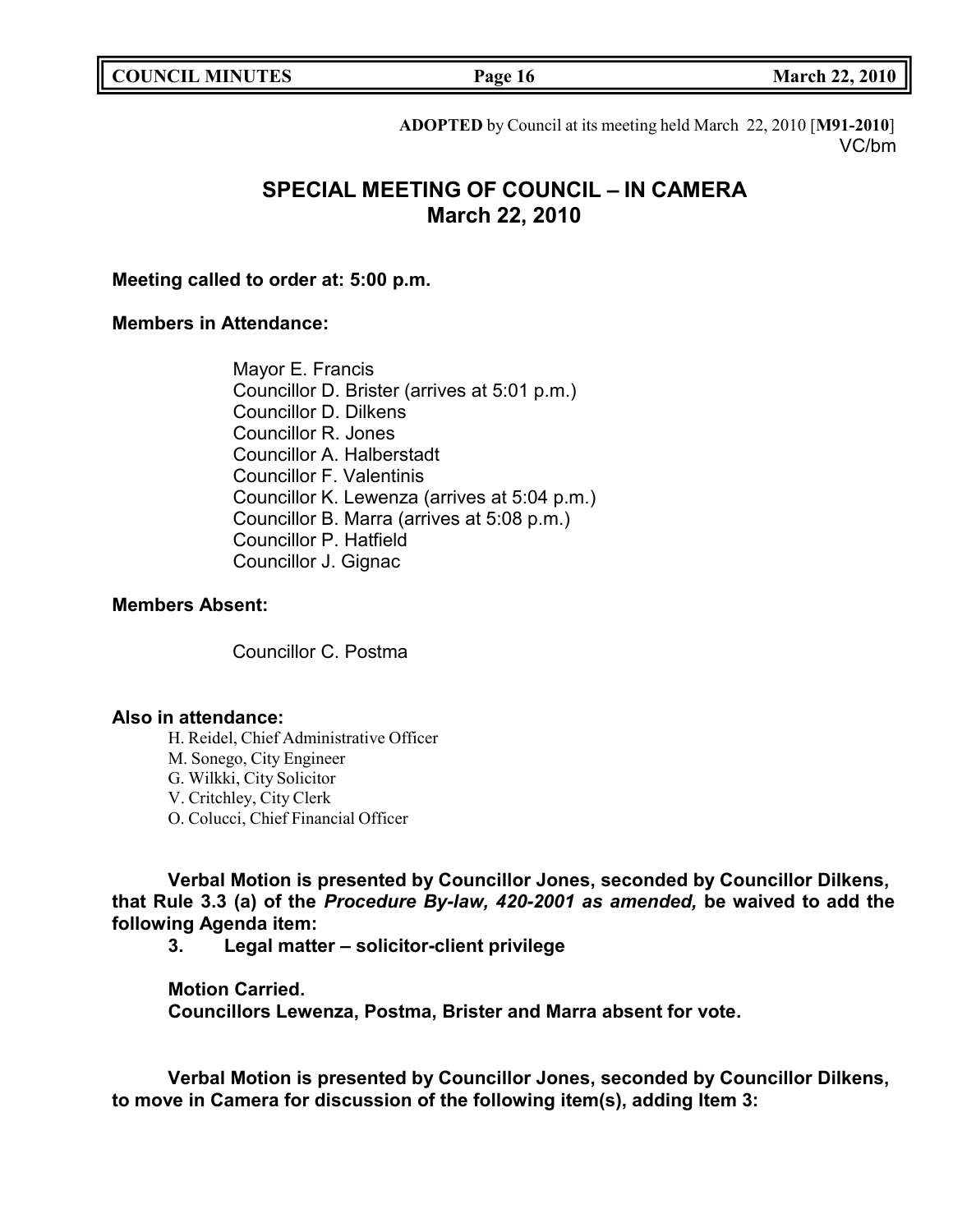| $\mathbf{0}$ | <b>Subject</b>                                                    | $\vert A -$ Pursuant to Municipal Act, 2001, as amended |
|--------------|-------------------------------------------------------------------|---------------------------------------------------------|
|              | Matter – appeal                                                   | 239(2)(e)                                               |
|              | r Update – update on Legal matters                                | $239(2)(a)$ , (c), (e) and (f)                          |
|              | Matter - legal questions re Item 8 on open<br>agenda - ADDED ITEM | 239(2)(e)                                               |

# **Motion Carried. Councillors Lewenza, Postma, Brister and Marra absent for vote.**

# **Declarations of Pecuniary Interest:**

Councillor Valentinis declares an interest and abstains from voting on Item 3 as he sits on the Board of a charitable organization that holds bingo licences.

Councillor Lewenza declares an interest and abstains from voting on Item 3 as his employer, the CAW, has members which are employed at one local bingo hall.

# **Discussion on the items of business. (Items 1 and 3)**

**Verbal Motion is presented by Councillor Valentinis, seconded by Councillor Jones,**

**to move back into public session.**

**Motion Carried.**

**Moved by Councillor Brister, seconded by Councillor Marra,**

**THAT the Clerk BE DIRECTED to transmit the recommendation(s) contained in the report(s) discussed at the In-Camera Council Meeting held March 22, 2010 directly to Council for consideration at the next Regular Meeting.**

1. That the recommendation contained in the in-camera report from the Manager of Property Assessment and Chief Financial Officer and City Treasurer respecting an appeal **BE APPROVED**.

# **Councillors Marra and Postma absent for vote.**

2. No report.

3. That the verbal report respecting legal questions related to Item 8 on the open agenda **BE RECEIVED FOR INFORMATION**.

# **Councillor Postma absent**

**Councillors Valentinis and Lewenza declare a conflict and abstain from voting.**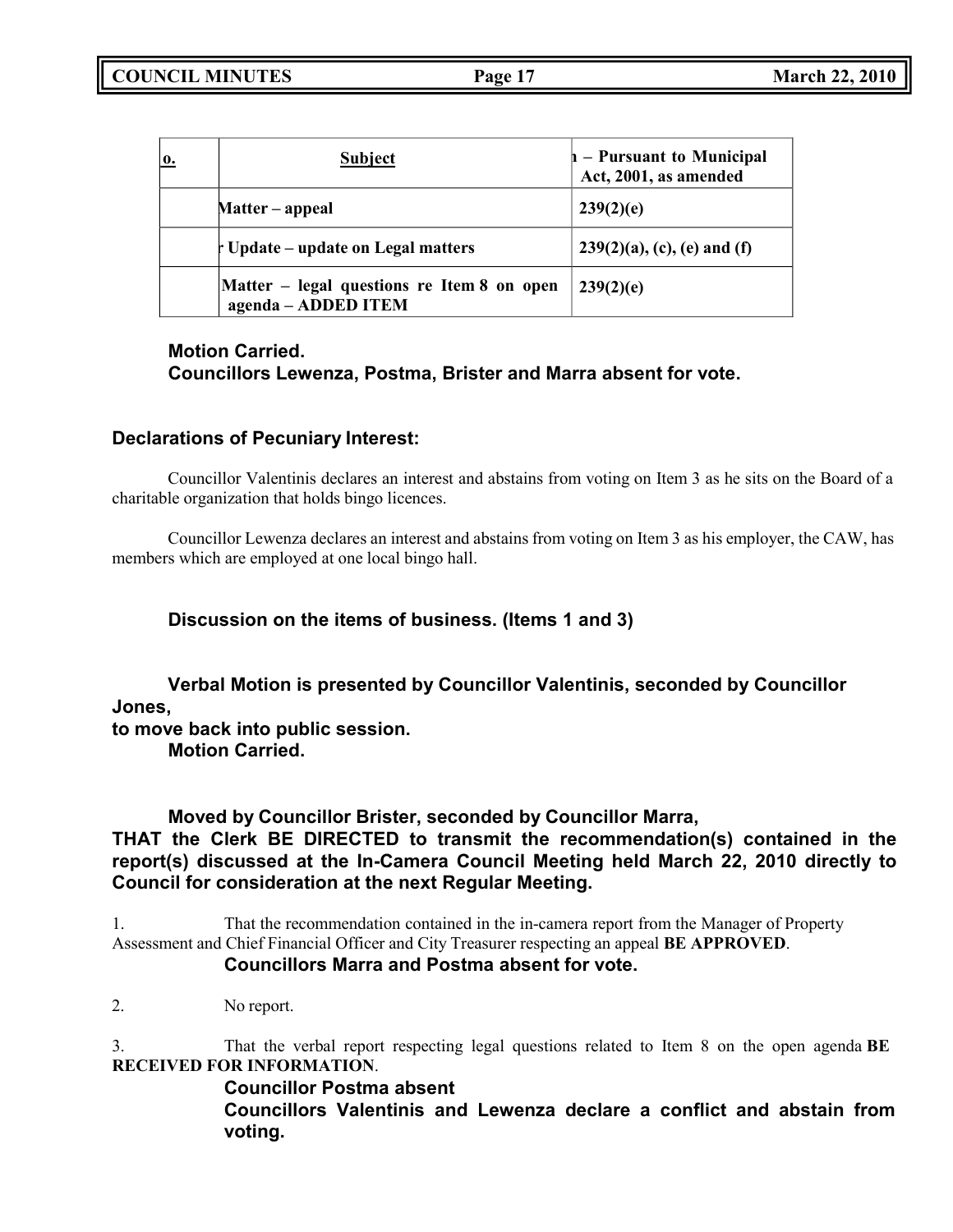**Motion Carried.**

**Moved by Councillor Jones, seconded by Councillor Dilkens, That the special meeting of council held March 22, 2010 BE ADJOURNED. (Time: 5:11 p.m.) Motion Carried.**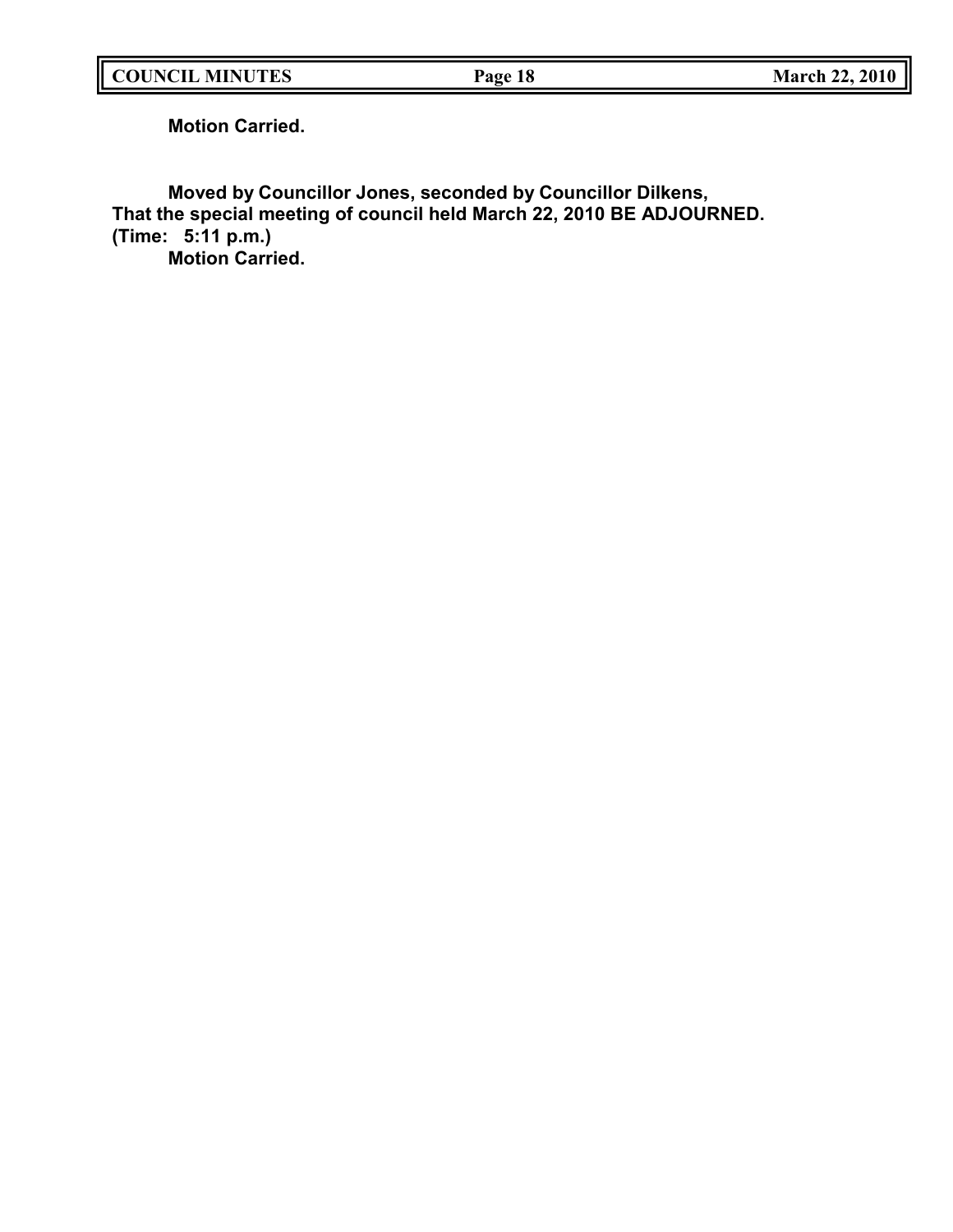| <b>COUNCIL MINUTES</b> |  |
|------------------------|--|
|------------------------|--|

**COUNCIL <b>EXECUTE: COUNCIL <b>MARCH March** 22, 2010

**ADOPTED** by Council at its meeting held March 22, 2010 [**M92-2010**] **VC/bm Windsor, Ontario, March 22, 2010**

### **REPORT OF THE STRIKING COMMITTEE of its meeting held** March 8, 2010

**PRESENT:** Mayor E. Francis Councillor J. Gignac Councillor F. Valentinis Councillor A. Halberstadt Councillor D. Brister Councillor R. Jones Councillor K. Lewenza Councillor P. Hatfield Councillor B. Marra Councillor D. Dikens

# **ABSENT**: Councillor C. Postma

Your Committee submits the following recommendations:

(1) That the resignation of Loretta Stoyka on the *Windsor Utilities Commission* **BE ACCEPTED** and that vacancy on the Commission **NOT BE FILLED** for the remainder of the Council term.

(2) That the revised list of members on the *Downtown Windsor Business Improvement Association Board of Management* **BE APPROVED** for the term ending November 30, 2010.

(3) That Lisa Koloday, representing Tourism Windsor-Essex **BE APPOINTED** to the International Relations Committee for the term ending November 30, 2010.

CHAIR

CLERK